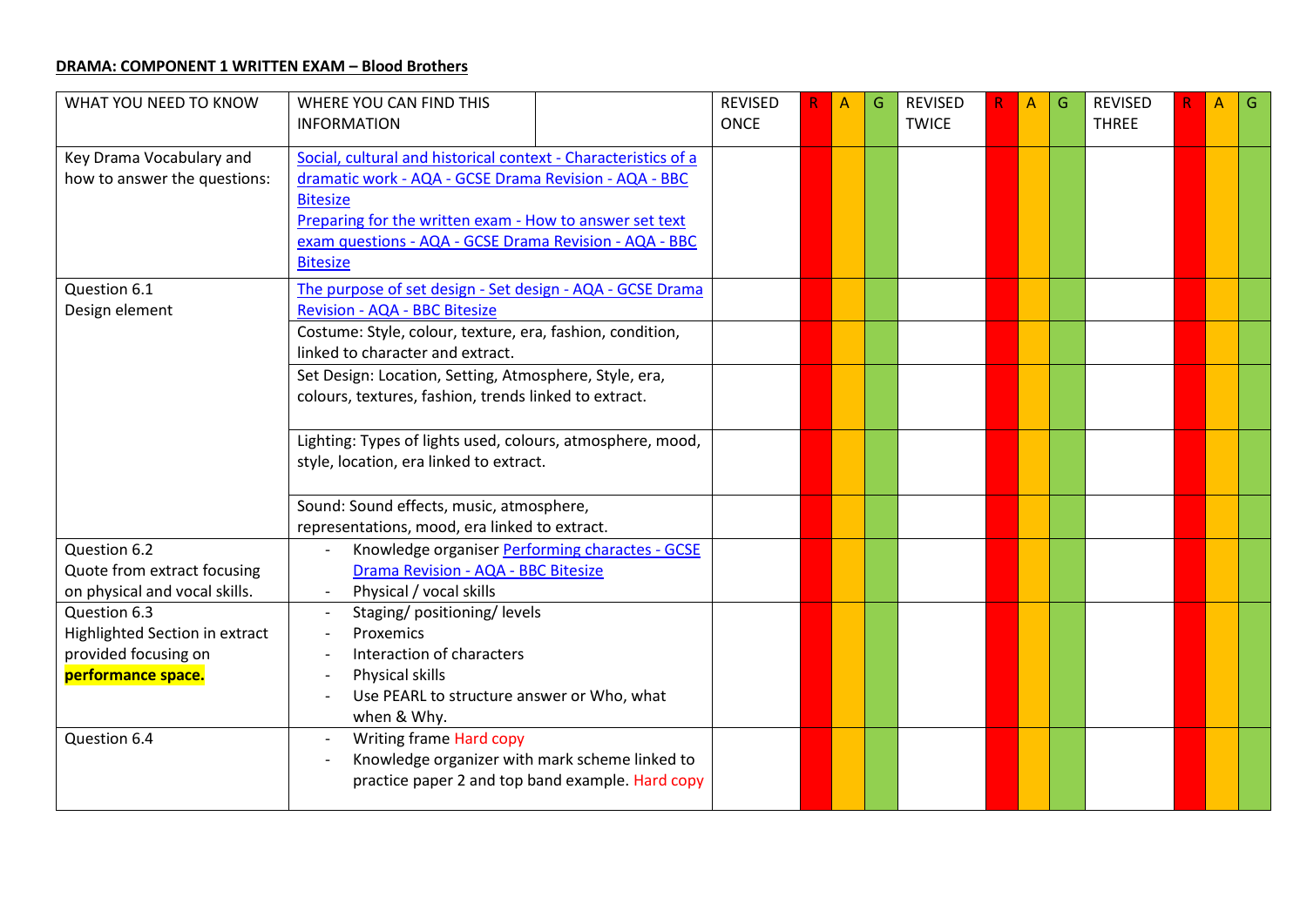| Describing one character in    | <b>Physical Skills:</b>    | <b>Vocal Skills:</b> |
|--------------------------------|----------------------------|----------------------|
| the extract and linking to the | Body language<br>$\bullet$ | Vocal tone           |
| rest of the play.              | Gait<br>$\bullet$          | Pitch<br>$\bullet$   |
|                                | Eye contact<br>$\bullet$   | Pause<br>$\bullet$   |
| 3 examples from the extract 2  | Facial expressions         | Pace                 |
| from the rest of the play.     | Muscular tension           | Projection/          |
|                                | <b>Stillness</b>           | volume               |
|                                | Movement                   | Accent               |
|                                | Fluidity                   | Emphasis             |
|                                | Space                      | Clarity<br>$\bullet$ |
|                                | <b>Status</b>              | Diction<br>$\bullet$ |
|                                | Levels                     | Inflection           |
|                                | Gesture                    | Intonation           |
|                                | Posture                    |                      |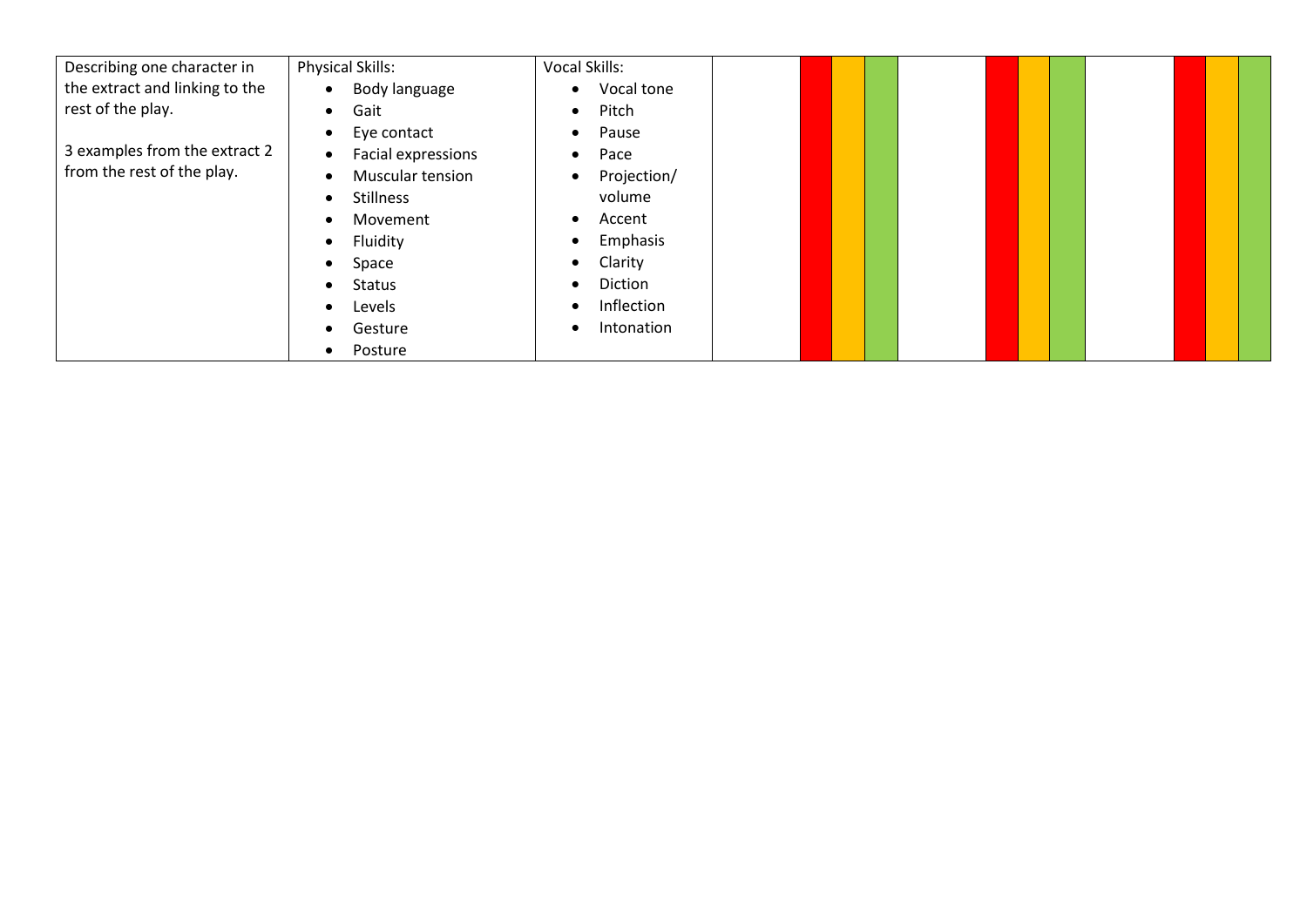Section C: *Things I Know To Be True.*

| WHAT YOU NEED TO KNOW                       | WHERE YOU CAN FIND THIS<br><b>INFORMATION</b>                                                                                                                                                                                                                                                                                                          | REVISED<br><b>ONCE</b> | $\mathsf{R}$ | $\overline{A}$ | G | REVISED<br><b>TWICE</b> | $\mathsf{R}$ | $\mathsf{A}$ | G | <b>REVISED</b><br><b>THREE</b> | A | G | <b>REVISED</b><br><b>FOUR</b> | R | A | G |
|---------------------------------------------|--------------------------------------------------------------------------------------------------------------------------------------------------------------------------------------------------------------------------------------------------------------------------------------------------------------------------------------------------------|------------------------|--------------|----------------|---|-------------------------|--------------|--------------|---|--------------------------------|---|---|-------------------------------|---|---|---|
| Play & Key vocabulary                       | Knowledge Organisers-<br>performance skills Hard<br>Copy<br>Opportunity to re-watch the<br>play on Digital Theatre plus<br>using the same login:<br>Username: student.broadwater<br>Password: dt123                                                                                                                                                    |                        |              |                |   |                         |              |              |   |                                |   |   |                               |   |   |   |
| Writing frame                               | Knowledge Organiser Hard<br>Copy                                                                                                                                                                                                                                                                                                                       |                        |              |                |   |                         |              |              |   |                                |   |   |                               |   |   |   |
| Themes, Style and Genre                     | Resource pack Themes.pdf<br>Knowledge organiser Hard<br>copy<br><b>Structure strips Hard copy</b><br>$\overline{\phantom{a}}$                                                                                                                                                                                                                          |                        |              |                |   |                         |              |              |   |                                |   |   |                               |   |   |   |
| Example quotes from Rosie Price             | 'Rosie Price' quotes with<br>annotations Hard Copy<br>Mark scheme Hard Copy<br>$\overline{\phantom{a}}$                                                                                                                                                                                                                                                |                        |              |                |   |                         |              |              |   |                                |   |   |                               |   |   |   |
| Example quotes from Character 2             | Knowledge organiser Hard<br>$\overline{a}$<br>Copy                                                                                                                                                                                                                                                                                                     |                        |              |                |   |                         |              |              |   |                                |   |   |                               |   |   |   |
| Structure and how to respond to<br>question | Past papers AQA   GCSE  <br>Drama   Assessment<br>resources<br>'A Comedy about a Bank<br>Robbery' Top band example<br>TIKTBT Top band example 1<br><b>Hard Copy</b><br>TIKTBT Top band example 2<br><b>Hard Copy</b><br>'A curious Incident of the<br>Dog in the Night-time.' Top<br>band response Hard Copy<br><b>Response Checklist Hard</b><br>copy |                        |              |                |   |                         |              |              |   |                                |   |   |                               |   |   |   |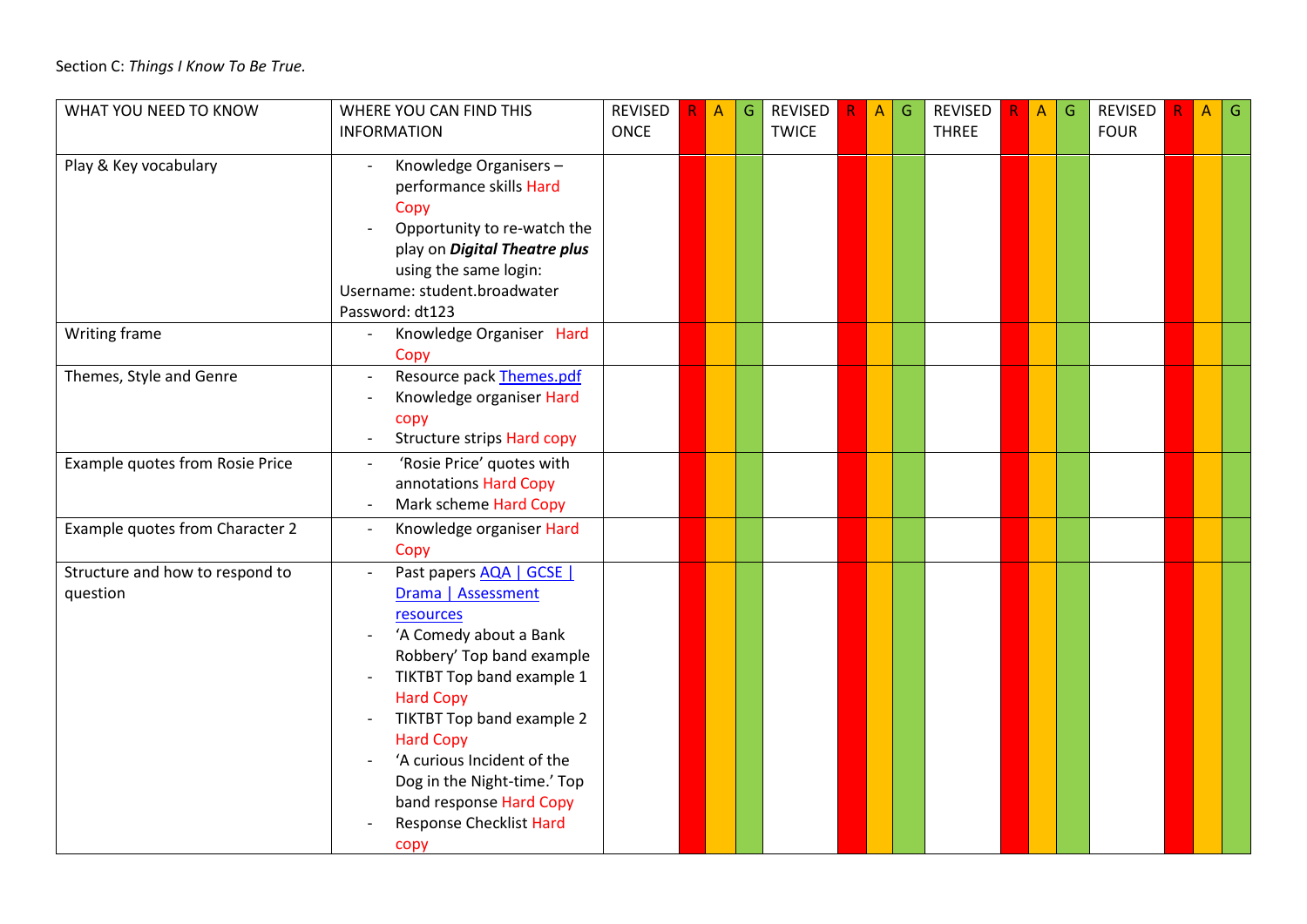# **Knowledge Organiser**

# **Blood Brothers by Willy Russell**

|     |                                                  | <b>Features of form</b>                                                                                                                                                                                                                                |
|-----|--------------------------------------------------|--------------------------------------------------------------------------------------------------------------------------------------------------------------------------------------------------------------------------------------------------------|
| 1.  | A didactic play                                  | A drama which intends to teach, especially with regard to morals.                                                                                                                                                                                      |
| 2.  | Tragedy                                          | An event causing great suffering, destruction and distress.                                                                                                                                                                                            |
| 3.  | Parallels and<br>contrasts                       | Parallels - similarities. Contrasts - differences.                                                                                                                                                                                                     |
| 4.  | Narrator                                         | A person who gives the spoken account of something. Omniscient to remind the<br>audience about the ending of the play.                                                                                                                                 |
| 5.  | Stage directions                                 | An instruction in the text of the play indicating the movement, the position or tone of an<br>actor, or the sound effects and lighting.                                                                                                                |
| 6.  | Song                                             | A single work of music that is typically intended to be sung by the human voice. It is<br>through the songs that the characters reveal their true thoughts and feelings.                                                                               |
| 7.  | Dialogue                                         | A conversation between two or more people.                                                                                                                                                                                                             |
| 8.  | Montage                                          | A series of short sequences are edited into a sequence to condense space.                                                                                                                                                                              |
| 9.  | Foreshadowing                                    | A warning or indication of a future event.                                                                                                                                                                                                             |
| 10. | Symbols and motifs                               | A thing that represents or stands for something else. A motif is a dominant or recurring<br>image of idea.                                                                                                                                             |
| 11. | Accent and dialect<br>versus Standard<br>English | Standard English is any form of the English Language that is accepted as a national<br>norm. Accent is a distinctive way of pronouncing a language. Dialect is a particular<br>form of language which is peculiar to a specific range or social group. |

|                                    | <b>Context</b>                                                                                                                                                                                                                                                                                                                                                                |
|------------------------------------|-------------------------------------------------------------------------------------------------------------------------------------------------------------------------------------------------------------------------------------------------------------------------------------------------------------------------------------------------------------------------------|
| <b>Willy Russell</b>               | Born into a working class family.<br>He grew up near Liverpool.<br>2.<br>Father had various jobs including mining and factory work.<br>3.<br>Annoyed at treatment of intelligent working class and associated stereotypes.<br>4.<br>Left school at 15 with just one O'level: a D in English Language. Went to evening classes and university to become a<br>5.<br>teacher.    |
| Liverpool                          | A major port and the centre for trade providing lots of jobs at the docks.<br>6.<br>During the Industrial decline, Liverpool became very vulnerable as the docks were shut and unemployment rates<br>7.<br>soared.<br>Some men turned to crime and gangs in order to support themselves and their families. There were also riots in 1980s.<br>8.                             |
| <b>Margaret</b><br><b>Thatcher</b> | 9.<br>Prime Minister in 1979.<br>Reduced the power of the trade unions and closed down many factories etc leading to widespread unemployment.<br>10 <sub>1</sub>                                                                                                                                                                                                              |
| <b>Skelmersdale</b>                | In the 1960s the government began building New Towns. These were small, existing towns which were extended and<br>11.<br>redeveloped to provide more housing for nearby cities.<br>Working class families were rehoused here in the 1960s.<br>12.                                                                                                                             |
| <b>Class</b>                       | Working class vs Middle class divide<br>13.<br>More opportunities for middle classes reflected in education, job prospects and wealth.<br>14.                                                                                                                                                                                                                                 |
| <b>Education</b>                   | The Education Act of 1944 led to 'secondary modern schools' and 'grammar schools.'<br>15.<br>Top 20% went to a grammar school with an academic curriculum. Secondary modern taught more practical subjects.<br>16.<br>7% of students were educated in private, fee-paying schools. The average boarding school fees in the 1960s would<br>17.<br>have been approximately 25%. |

Set from 1960 - 1980 In Liverpool, England





| <b>P.E.A.R.L</b>      |
|-----------------------|
| oint in play          |
| <b>Example</b><br>ote |
| Analysis PS/VS        |
| Reflect the           |
| ect on the            |
| dience                |
| ink to the            |
| estion                |



Key Themes Childhood Adolescence Superstition Violence Nature Vs Nurture Social Class

|    |                         | <b>Characters</b>                                                                                                                                             |
|----|-------------------------|---------------------------------------------------------------------------------------------------------------------------------------------------------------|
| 1. | <b>Mrs</b><br>Johnstone | Naïve, loving and maternal, caring, rash, strong,<br>generous, good, selfless, uneducated,<br>superstitious, lively, zesty, trapped, victim,<br>helplessness, |
| 2. | Mrs Lyons               | Lonely, cold, wealthy, dependent, inconsiderate,<br>pampered, self-centred, manipulative, over-<br>protective, anxious, unreasonable, mad                     |
| 3. | Mickey                  | Friendly, excitable, adventurous, sneaky, cast-off,<br>wants to impress, shy, determined, bright, witty,<br>hard-working, ambitious, trapped, victim          |
| 4  | Edward                  | Friendly, generous, naïve, restricted, impulsive,<br>lacks compassion, condescending, sneaky                                                                  |
| 5. | Sammy                   | Aggressive, threatening, sarcastic, anti-social,<br>criminal, hostile                                                                                         |
| 6. | Linda                   | Kind, compassionate, feisty, humorous, strong-<br>willed, supportive, protective, poor, untrustworthy,<br>desperate                                           |

#### **Performance Space:**

- Stage positioning/ stage space/ levels
- Interaction with characters
- Proxemics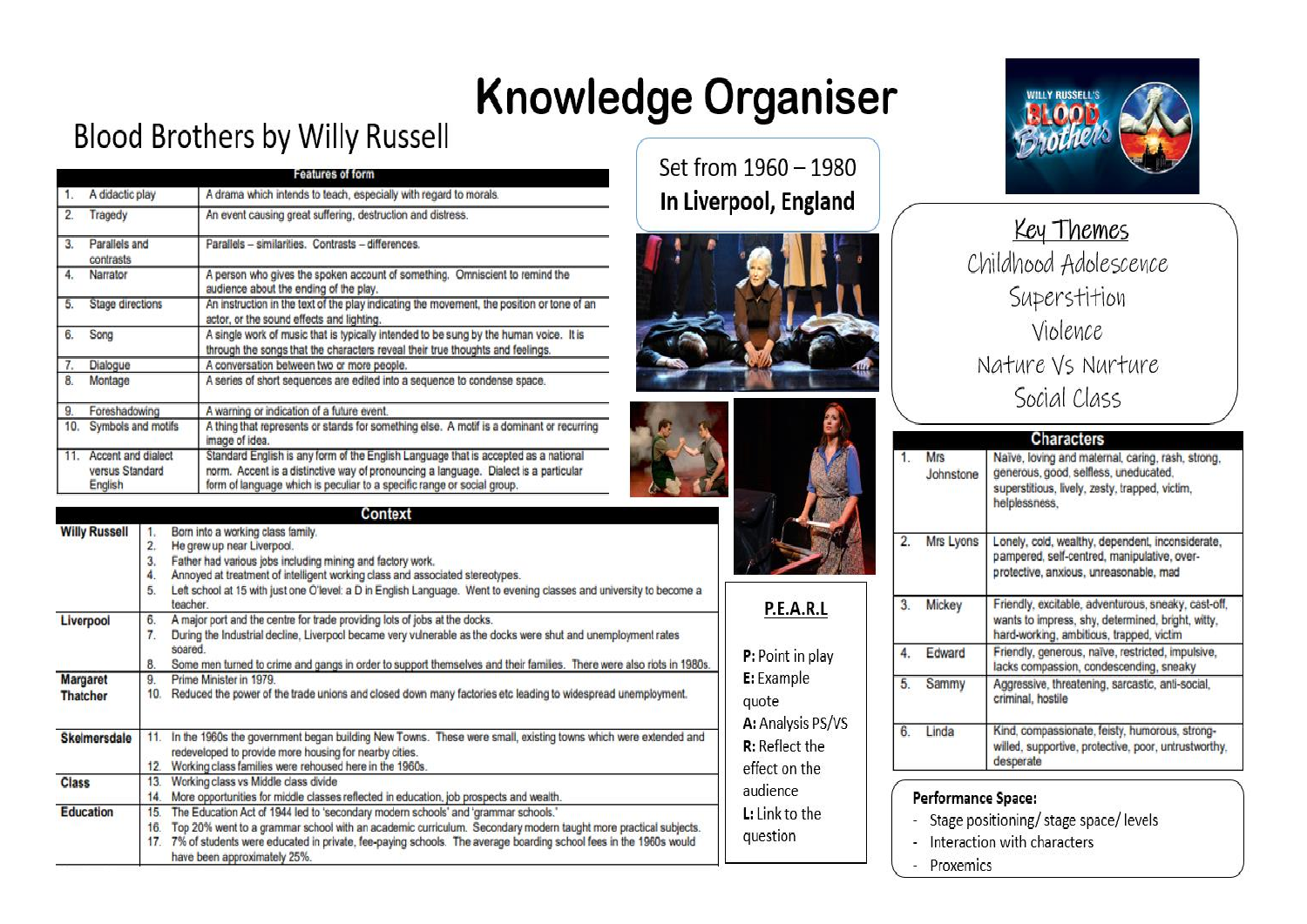#### **Blood Brothers Revision Notes:**

Section A: Revise the roles and responsibilities using the KO.

Section B: Set text – DNA. Revise the KO.

## Q 6.1: Technical design

Sound Set Lighting Costume

Remember to establish an era of your choice to link with one of the above. Ensure you have described the technical design linking to the extract given in the exam paper.

-Include a minimum of 4 detailed examples

-Explain why.

-Effect on the audience and what this reveals.

-link to the extract.

Q6.2: Example quote focusing on one character

Focus on physical and vocal skills of that character and the reasons as to why you would perform the line in that way.

-Use structure of P.E.A.R.L to support your response. P: Point in the extract – what happens before the quote.

E: Example –choose key words from the quote to focus on.

A: analyse the physical and vocal skills you want to show.

R: Reflect on the effect you want to have on the audience.

L: Link back to the question.

Q6.3: Shaded extract focusing on performance space between the characters. Key words to include in response:

-Staging

-Positions on stage

-Stage space/ proxemics

-Interaction

-Eye contact, physical skills.

-Consider set and props around the stage space to interact with.  $-P.E.A.R.L.$ 

## **Section A Revision Activities:**

Using the Knowledge Organiser self-quiz.

- 1. Stage positions
- 2. Joh roles
- 3. Types of staging

**Section B Revision Activities:** 

Using the Knowledge organiser and script:

- 1. Find one quote from each character to annotate describing Ps & Vs.
- 2. Create 4 bullet points to analyse the setting of the 3 locations.
- 3. For each theme establish 3 trigger words linked to characters or scenes.